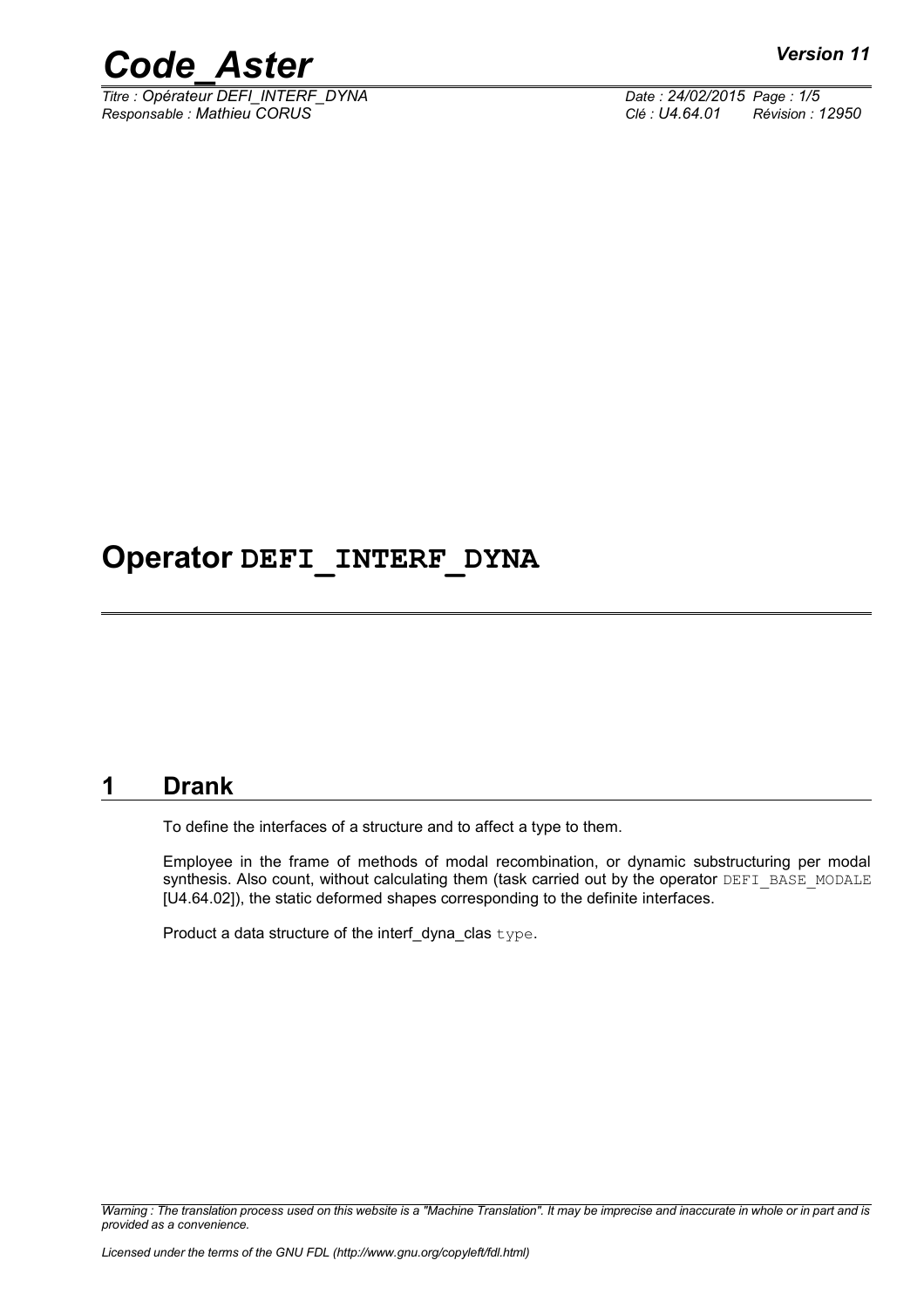# **Code Aster**

Titre : Opérateur DEFI\_INTERF\_DYNA Responsable : Mathieu CORUS

Date: 24/02/2015 Page: 2/5 Révision : 12950 Clé : U4.64.01

# **Contents**

| 5                    |
|----------------------|
| 5<br><b>4Fyemnle</b> |

Warning : The translation process used on this website is a "Machine Translation". It may be imprecise and inaccurate in whole or in part and is provided as a convenience.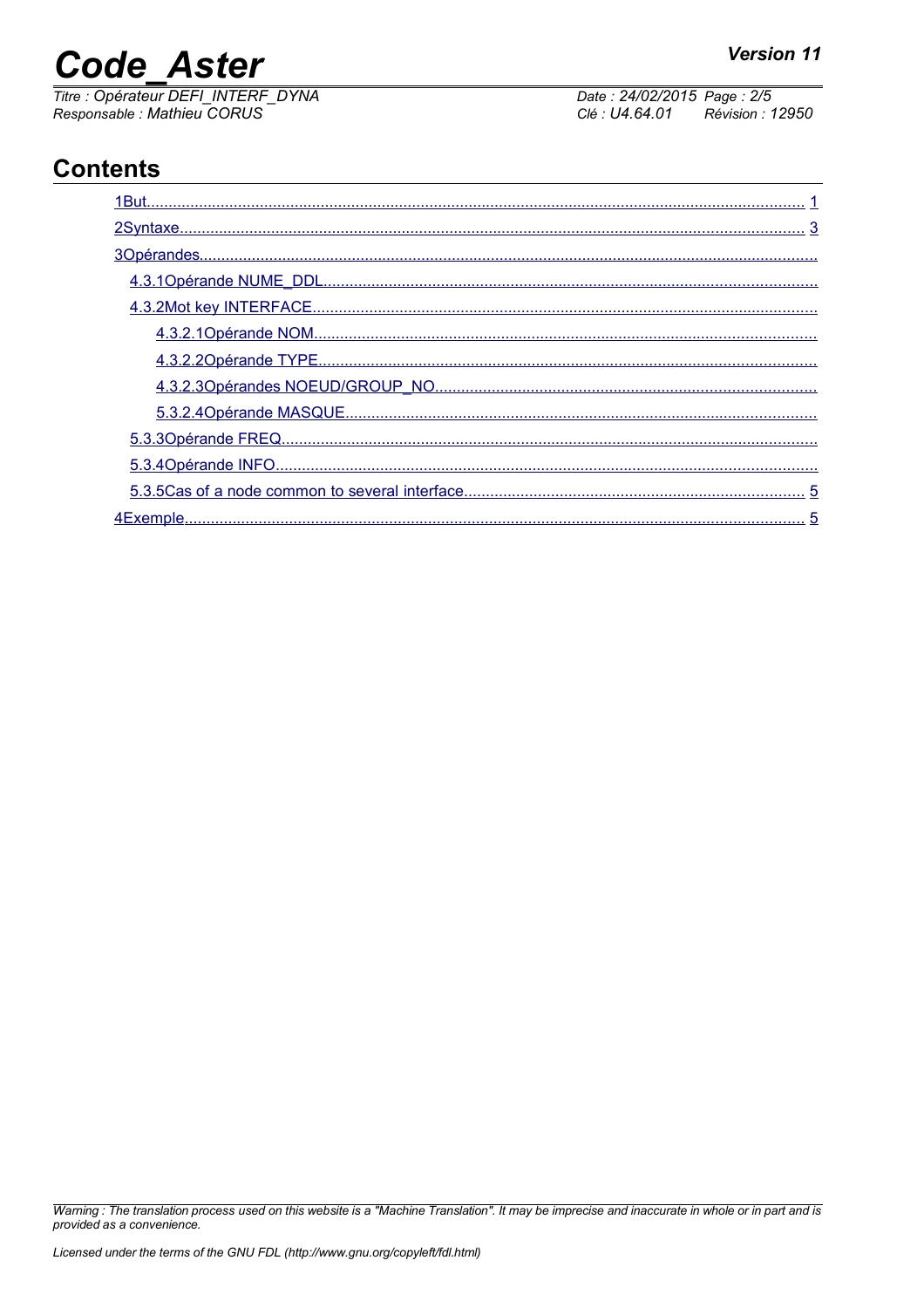# *Code\_Aster Version 11*

*Titre : Opérateur DEFI\_INTERF\_DYNA Date : 24/02/2015 Page : 3/5 Responsable : Mathieu CORUS Clé : U4.64.01 Révision : 12950*

## **2 Syntax**

```
inter [interf_dyna_clas] = DEFI_INTERF_DYNA
   ( \triangleleftNUMÉRIQUE DDL = nu ,
[nume_ddl]
      \triangleINTERFACE = F (\triangleNOM = "nom_int", [kN]
                          \begin{array}{lll} \bullet \textsc{type} & = & \textsc{``MNEAL''}, \end{array}/ "CRAIGB",<br>/ "CB HARMO
                                          / "CB_HARMO",
                                       / "AUCUN", [DEFAULT]
                                          ♦/NOEUD=' lno',
[l_noeud]
                             /GROUP NO = ' lgno', [l_gr_noeud]
                                    ◊MASQUE=' lddl', [l_cmp]
                          ),
      \sqrt{FREQ} =/val_freq , (R8)<br>
\sqrt{1}, (DEFAULT)
                                                            [DEFAULT]
      \DiamondINFO =/1 ,
                       /2)
```
*Warning : The translation process used on this website is a "Machine Translation". It may be imprecise and inaccurate in whole or in part and is provided as a convenience.*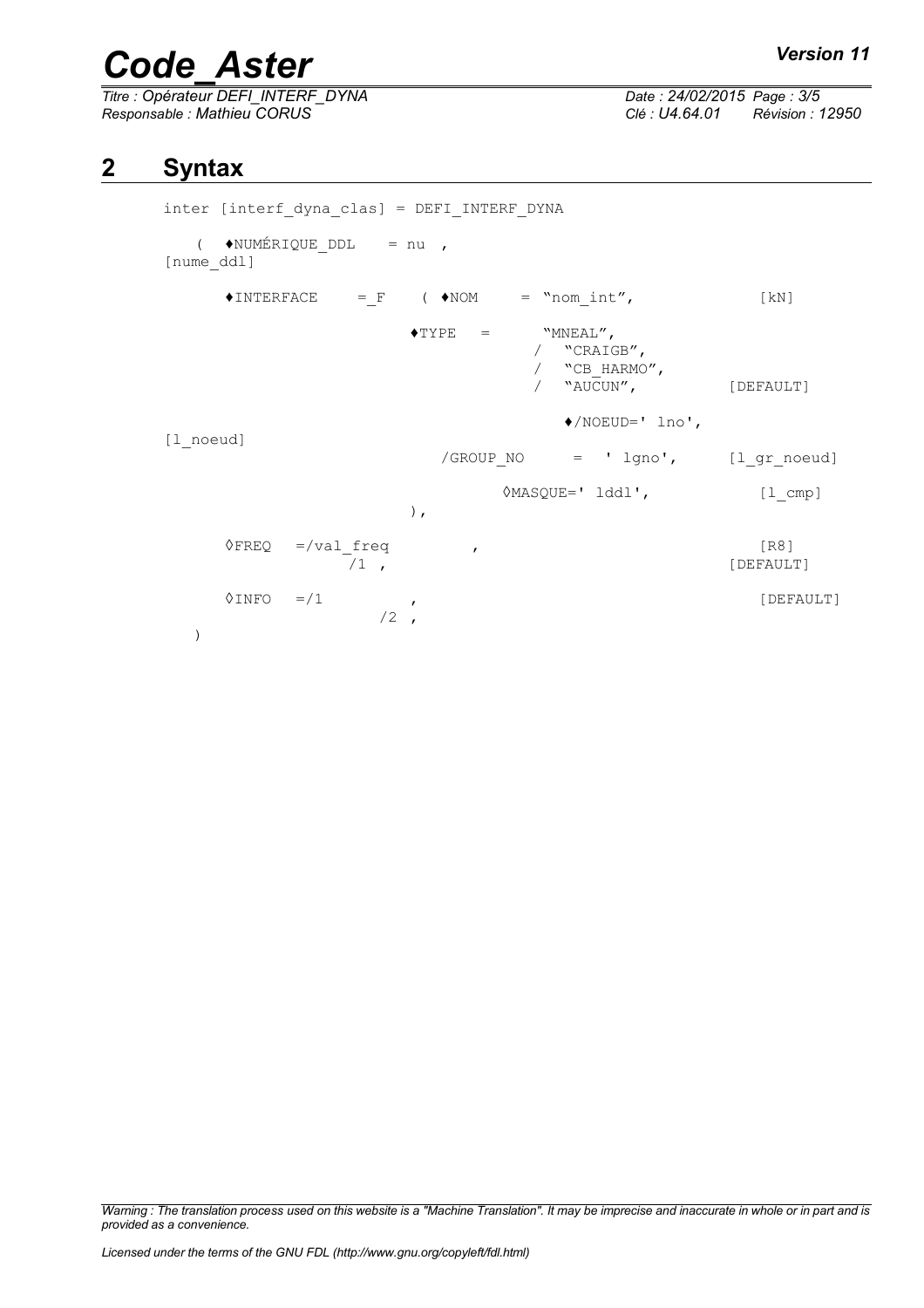# *Code\_Aster Version 11*

*Titre : Opérateur DEFI\_INTERF\_DYNA Date : 24/02/2015 Page : 4/5 Responsable : Mathieu CORUS Clé : U4.64.01 Révision : 12950*

## <span id="page-3-4"></span>**3 Operands**

### **3.1 Operand NUME\_DDL**

<span id="page-3-3"></span> $*$ NUMÉRIQUE DDL = nu

Name of the concept nume ddl of structure.

### **3.2 Key word INTERFACES**

#### <span id="page-3-2"></span>♦INTERFACE

<span id="page-3-1"></span>Key word factor for the definition of the interfaces.

#### **3.2.1 Operand NOM**

#### $NOM = Nnom$  int"

Name of the interface. **It is compulsory for each interface**. So for an occurrence of the key word factor INTERFACES any name is not given, then this occurrence comes to supplement the definition of the interface previously named (concatenation of the list of the nodes following those already existing). This makes it possible to NOEUD use the key keys and GROUP\_NO for the same interface, or to give various arguments to key keys MASQUE and DDL ACTIF within the same interface.

#### **3.2.2 Operand TYPE**

<span id="page-3-0"></span> $\triangle$ TYPE  $=$ 

It makes it possible to specify the kind of modal base corresponding to the interface.

"MNEAL":

interface corresponding with a modal base of the type MAC-NEAL which understands eigen modes and attach modes. The attach modes are not entered, with the interface, that on the not blocked and not masked degrees of freedom.

"CRAIGB":

interface corresponding with a modal base of the type CRAIG-BAMPTON which understands constrained eigen modes and modes. The constrained modes are not entered, with the interface, that on the degrees of freedom blocked by dualisation and not masked.

"CB\_HARMO":

interface corresponding with a modal base of the harmonic type CRAIG-BAMPTON which understands constrained eigen modes and harmonic modes (imposed harmonic unit displacement). The frequency used is that given in argument of the key word frequency "FREO".

The harmonic constrained modes are not entered, with the interface, that on the degrees of freedom blocked by dualisation and not masked.

"AUCUN":

free interface. No static deformed shape will be calculated; modal base will comprise only eigen modes.

*Warning : The translation process used on this website is a "Machine Translation". It may be imprecise and inaccurate in whole or in part and is provided as a convenience.*